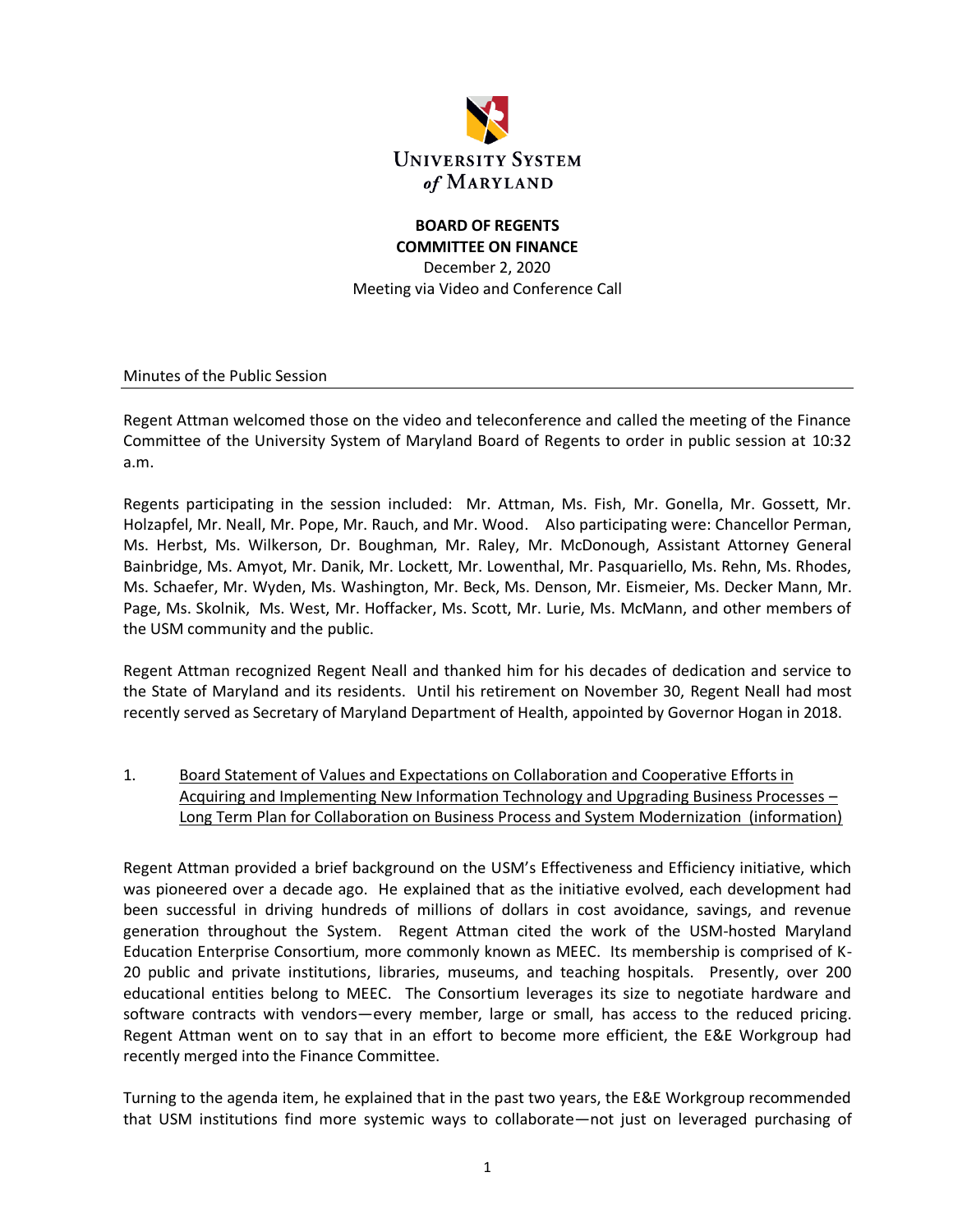enterprise technology—but also more broadly on the processes and underlying data which enable institutional staff to operate. That idea was formalized in the *Statement of Values and Expectations on Collaboration and Cooperative Efforts,* approved last June. One requirement contained in the *Statement* was for the USM institutions to prepare and submit a long-term plan for collaboration. Regent Attman then recognized Mr. Eismeier, Assistant Vice Chancellor and Interim CIO, together with Mr. Wyden, Vice President for Finance and Administration at Frostburg State University.

Mr. Eismeier provided a presentation to the committee. The presentation is available online [http://www.usmd.edu/regents/agendas/.](http://www.usmd.edu/regents/agendas/) Mr. Eismeier explained that adding to the past benefits of the E&E effort, the Board's *Statement* spawned several exciting initiatives. The primary objectives for each include risk mitigation and cost savings/avoidance through collective implementation as well as building more consistent operational excellence across partnering institutions. He highlighted several representative projects, including the USM Consortium of Six—comprised of Bowie, Coppin, Frostburg, Salisbury, UB, and UMES. The group is working to consolidate back-office processes and systems, and run many operations as one. These are functions where none of the institutions gain competitive advantage by operating as six unique silos. The Consortium is evaluating offers to collaborate from UMCP and Towson, which could provide even greater savings and efficiency.

Mr. Eismeier then turned to Mr. Wyden. He expressed Frostburg State University's full support of the Consortium of Six and the efforts underway to commonize business practices and to move to new technology that will support those new processes. He indicated that at Frostburg, as well as its colleague institutions, many of the campus processes remain paper-driven. He cited approvals, personnel, procurement, travel, and contracts as examples. The state of the current system, which is over 20 years old, encourages departmental development of "side systems" in Access or Excel that house data. As a result, that data is not integrated and therefore not easily available for analysis and decision making. Mr. Wyden explained that the Consortium group primarily performs similar functions—accounting, procurement, budget, and human capital management. He shared that common standardized business processes, supported by new technology solutions, would provide improved access to data in an intuitive format that would allow users to develop reports they need without IT intervention for all Consortium campuses. Mr. Wyden pointed out that the Cloud-based solutions under consideration come with built-in best practices that have been vetted by large and small institutions across the country, and they will remain up to date as the cloud solutions are upgraded regularly. He added, "we will get best practices on day 1." If the Consortium could get started in the spring of 2021, the Financial and Human Capital Management systems could be ready and live by July 1, 2022. In closing, Mr. Wyden offered, "speaking for Frostburg State University, we would appreciate the Finance Committee's support on the Consortium of Six roadmap and plan." Regent Attman thanked Mr. Wyden for his leadership in this initiative, noting that it would be great to have processes that are consistent.

Mr. Eismeier resumed his presentation. He communicated that UMCP and UMB continue to partner under the Strategic Partnership Act collaborating on research administration activities, HR data consolidation and leveraged procurements. Both institutions are implementing modern ERP systems currently and finding ways to work together to that end. Mr. Eismeier also detailed that many other small and large initiatives are underway in both the academic and administrative areas in the USM. The COVID-19 pandemic has necessitated collaborative work and decision making in the past year, as best practices for online education and remote work were developed and shared. He added that as these and new initiatives evolve, the USM Office will report on progress and benefits achieved along the way. This new reporting effort is one of several enhancements under development in the E&E annual process that will be discussed at the February Finance Committee meeting.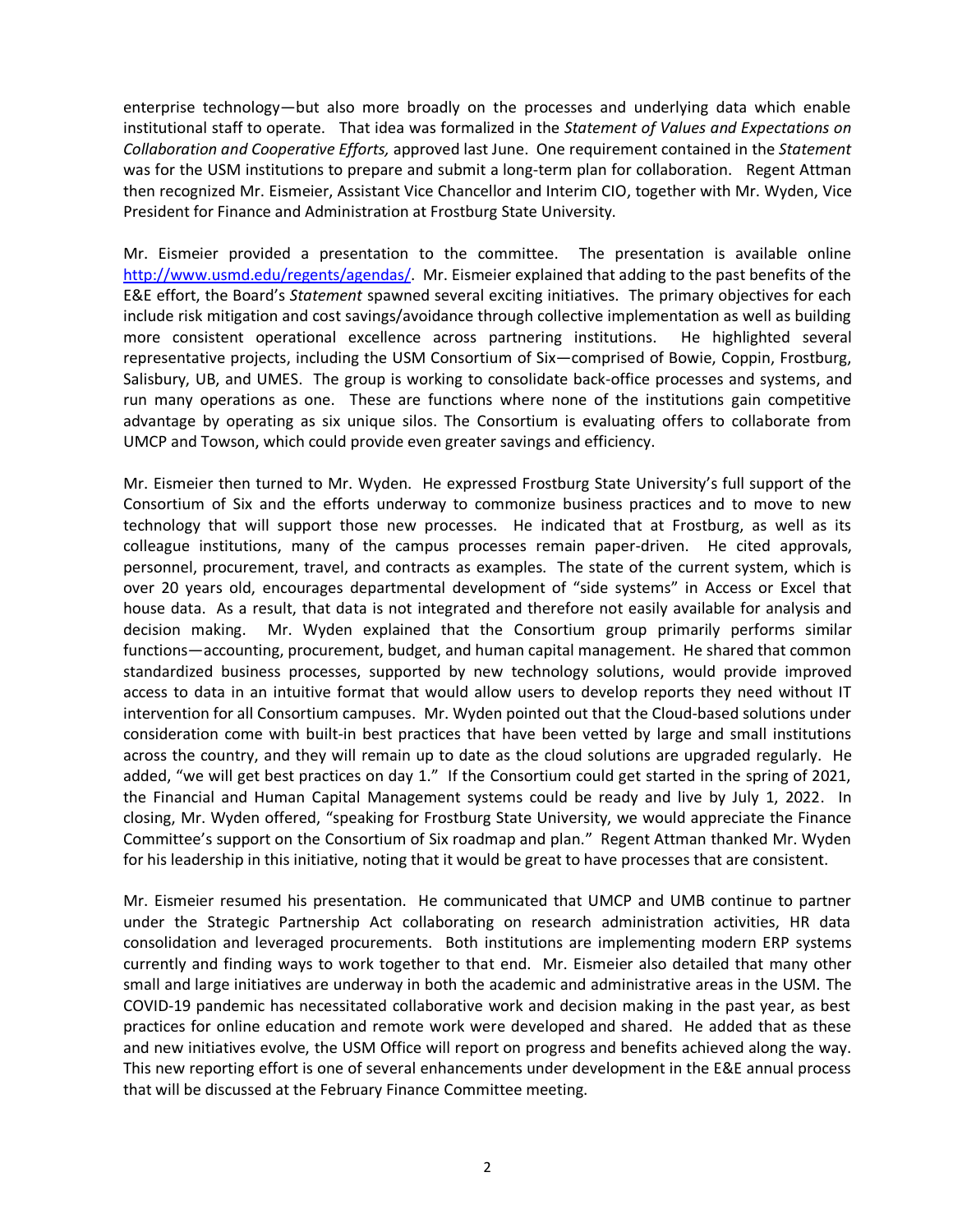Regent Gossett commended all on their work to date in the ERP area, though he shared his concern about the timeframe for completion. In response to Regent Gossett's inquiry regarding possible Board assistance to speed up the process, Vice Chancellor Herbst stated that the Board's support of the initiative is very helpful. She pointed out that this undertaking will involve tremendous resources, yet everyone is saving via collaboration as there will not be six different installations. In addition, the Consortium will have the benefit of the other institutions' (e.g., UMB, UMCP, TU) experience. In response to another question about the timeline, Mr. Eismeier noted that the Consortium has a team, including outside consultants, focused on and committed to moving the project forward. As the discussion concluded, Regent Attman noted that the Chancellor or Vice Chancellor would inform the Board of any need for additional support or resources.

### **The Finance Committee received the report for information.**

### 2. Convening Closed Session

Regent Attman read the Convene to Close Statement.

"The Open Meetings Act permits public bodies to close their meetings to the public in circumstances outlined in §3-305 of the Act and to carry out administrative functions exempted by §3-103 of the Act. The Committee on Finance will now vote to reconvene in closed session. The agenda for the public meeting today includes a written statement with a citation of the legal authority and reasons for closing the meeting and a listing of the topics to be discussed. The statement has been provided to the regents and it is posted on the USM's website."

### **The Chancellor recommended that the Committee on Finance vote to reconvene in closed session.**

(Regent Attman moved recommendation, seconded by Regent Gossett; unanimously approved) Vote Count = YEAs: 9 NAYs: 0 Abstentions: 0

Regent Attman thanked everyone for joining the meeting. The public meeting was adjourned at 11:07 a.m.

Respectfully submitted,

Gary L. Attman Chair, Committee on Finance